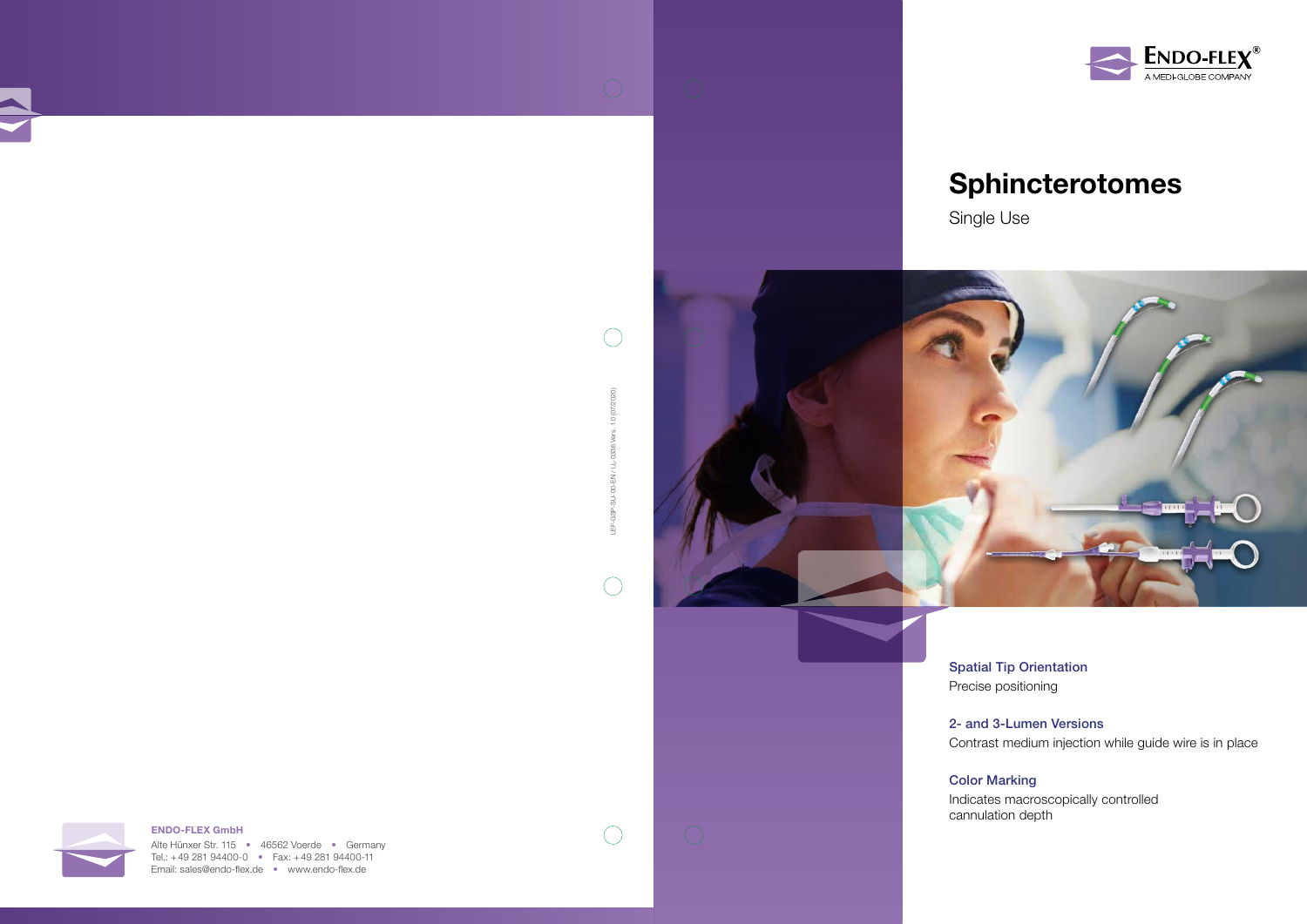ENDO-FLEX offers a wide range of sphincterotomes which are compatible with Olympus electro-surgical generators. For information on compatibility with other electro-surgical generators, please contact your ENDO-FLEX sales representative.

Sphincterotome Characteristics **Sphincterotome without Guide Wire Access** Sphincterotome without Guide Wire Access Length 200 cm; colored ring markers

 $\bigcap$ 

 $\subset$ 

 $\overline{\mathcal{L}}$ 

 $\mathbb{R}^2$ 

Sphincterotome compatible with Guide Wire .035" Length 200 cm; colored ring markers







| <b>Catalogue No.</b> | <b>Description</b>                                | <b>Tip Length</b><br>(mm) | <b>Cutting Wire</b><br>Length (mm) | <b>Outer Sheath</b><br>Diameter (mm) | <b>Min. Accessory</b><br><b>Channel (mm)</b> |
|----------------------|---------------------------------------------------|---------------------------|------------------------------------|--------------------------------------|----------------------------------------------|
| OE1031821            | Pre-Cut-Type                                      |                           | 20                                 | 1.8                                  | 2.2                                          |
| OE1031831            | Pre-Cut-Type                                      |                           | 30                                 | 1.8                                  | 2.2                                          |
| OE1051821            | Tapered Tip,<br>Strengthened                      | 5                         | 20                                 | 1.8                                  | 2.2                                          |
| OE1051830            | Tapered Tip,<br>Strengthened                      | 5                         | 30                                 | 1.8                                  | 2.2                                          |
| OE1051831            | Tapered Tip,<br>Strengthened                      | 5                         | 30                                 | 1.8                                  | 2.2                                          |
| OE1051815PC          | Pre-Cut-Type<br>with Tapered Tip,<br>Strengthened |                           | 15                                 | 1.8                                  | 2.2                                          |
| OE1051821PC          | Pre-Cut-Type<br>with Tapered Tip,<br>Strengthened |                           | 20                                 | 1.8                                  | 2.2                                          |
| OE1051831PC          | Pre-Cut-Type<br>with Tapered Tip,<br>Strengthened |                           | 30                                 | 1.8                                  | 2.2                                          |
|                      |                                                   |                           |                                    |                                      |                                              |

| Catalogue No.  | <b>Description</b>                                                                      | <b>Tip Length</b><br>(mm) | <b>Cutting Wire</b><br>Length (mm) | <b>Outer Sheath</b><br>Diameter (mm) | <b>Min. Accessory</b><br><b>Channel (mm)</b> |
|----------------|-----------------------------------------------------------------------------------------|---------------------------|------------------------------------|--------------------------------------|----------------------------------------------|
| OE1031830GW    | Pre-Cut-Type                                                                            |                           | 30                                 | 2.45/1.85                            | 2.8                                          |
| OE1051820GW    | Tapered Tip                                                                             | 5                         | 20                                 | 2.45/1.85                            | 2.8                                          |
| OE1051830GW    | Tapered Tip                                                                             | 5                         | 30                                 | 2.45/1.85                            | 2.8                                          |
| OE1051825GW11M | Tapered Tip,<br>Monofilament<br>Cutting Wire,<br><b>Cutting Direction</b><br>11 o'clock | 5                         | 25                                 | 2.45/1.85                            | 2.8                                          |







### Sphincterotomes – Single Use 1-Lumen Sphincterotomes

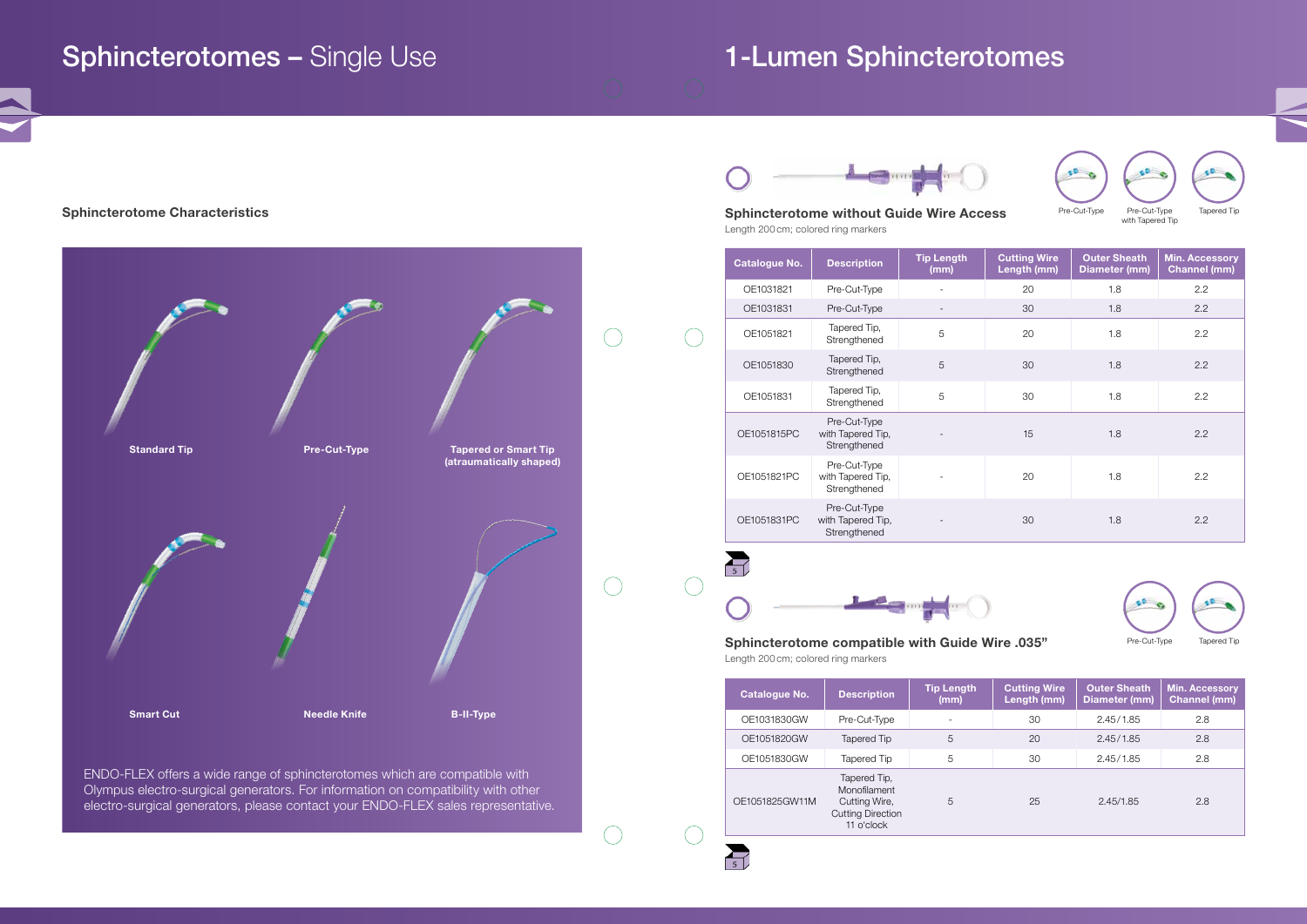### 1-Lumen Sphincterotomes 2-Lumen Sphincterotomes



### B-II-Sphincterotome compatible with Guide Wire .035"

### Needle Knife Sphincterotome without Guide Wire Access Colored ring markers

Sphincterotome compatible with Guide Wire .035" Colored ring markers

Sphincterotome "Smart Tip" compatible with Guide Wire .035" Colored ring markers

\* Packing unit 1 pc.

\* Packing unit 1 pc.

Pointed Type

B-II-Typ



 $\sum_{s}$ 

 $\sum_{s}$ 

Blunt Type





| Catalogue No.  | <b>Description</b> | <b>Cutting Wire</b><br>Length (mm) | Length (cm) | Outer Sheath<br>Diameter (mm) | <b>Min. Accessory</b><br><b>Channel (mm)</b> |
|----------------|--------------------|------------------------------------|-------------|-------------------------------|----------------------------------------------|
| OE11222FD      | B-II-Type          | 15                                 | 200         | 2.8                           | 3.0                                          |
| OE11222FD-280* | B-II-Type          | 15                                 | 280         | 2.8                           | 3.0                                          |

| <b>Catalogue No.</b> | <b>Needle</b><br><b>Projection</b> | <b>Needle Stopp</b><br>at (mm) | Length (cm) | <b>Outer Sheath</b><br>Diameter (mm) | <b>Min. Accessory</b><br><b>Channel (mm)</b> |
|----------------------|------------------------------------|--------------------------------|-------------|--------------------------------------|----------------------------------------------|
| OE11018N3            | Pointed Type                       | 3                              | 200         | 1.8                                  | 2.0                                          |
| OE11018N6            | Pointed Type                       | 6                              | 200         | 1.8                                  | 2.0                                          |
| OE11018N3-280        | Pointed Type                       | 3                              | 280         | 1.8                                  | 2.0                                          |
| OE11018SP3           | <b>Blunt Type</b>                  | 3                              | 200         | 1.8                                  | 2.0                                          |
| OE11018SP6           | <b>Blunt Type</b>                  | 6                              | 200         | 1.8                                  | 2.0                                          |





| <b>Catalogue</b><br>No. | <b>Description</b> | <b>Tip Length</b><br>(mm) | <b>Cutting Wire</b><br>Length (mm) | Length (cm) | <b>Outer</b><br><b>Sheath</b><br><b>Diameter</b><br>(mm) | Min.<br><b>Accessory</b><br><b>Channel</b><br>(mm) |
|-------------------------|--------------------|---------------------------|------------------------------------|-------------|----------------------------------------------------------|----------------------------------------------------|
| OE1002220DL             | Standard Tip       | 5                         | 20                                 | 200         | 2.55/2.1                                                 | 2.8                                                |
| OE1002225DL             | Standard Tip       | 5                         | 25                                 | 200         | 2.55/2.1                                                 | 2.8                                                |
| OE1002230DL             | Standard Tip       | 5                         | 30                                 | 200         | 2.55/2.1                                                 | 2.8                                                |
| OE1022220DL             | Pre-Cut-Type       |                           | 20                                 | 200         | 2.55/2.1                                                 | 2.8                                                |
| OE1022225DL             | Pre-Cut-Type       | $\overline{a}$            | 25                                 | 200         | 2.55/2.1                                                 | 2.8                                                |
| OE1022230DL             | Pre-Cut-Type       |                           | 30                                 | 200         | 2.55/2.1                                                 | 2.8                                                |
|                         |                    |                           |                                    |             |                                                          |                                                    |



| <b>Catalogue No.</b> | <b>Description</b> | <b>Tip Length</b><br>(mm) | <b>Cutting</b><br><b>Wire Length</b><br>(mm) | Length (cm) | <b>Outer</b><br><b>Sheath</b><br><b>Diameter</b><br>(mm) | Min.<br><b>Accessory</b><br><b>Channel</b><br>(mm) |
|----------------------|--------------------|---------------------------|----------------------------------------------|-------------|----------------------------------------------------------|----------------------------------------------------|
| OE1042220DL          | Tapered Tip        | 5                         | 20                                           | 200         | 2.55/2.1                                                 | 2.8                                                |
| OE1042225DL          | Tapered Tip        | 5                         | 25                                           | 200         | 2.55/2.1                                                 | 2.8                                                |
| OE1042230DL          | Tapered Tip        | 5                         | 30                                           | 200         | 2.55/2.1                                                 | 2.8                                                |
| OE1042220DL-2        | Tapered Tip        | $\overline{2}$            | 20                                           | 200         | 2.55/2.1                                                 | 2.8                                                |
| OE1042230DL-280*     | Tapered Tip        | 5                         | 30                                           | 280         | 2.55/2.1                                                 | 2.8                                                |

 $\overrightarrow{s}$ 



 $\left(\begin{array}{c}\right)$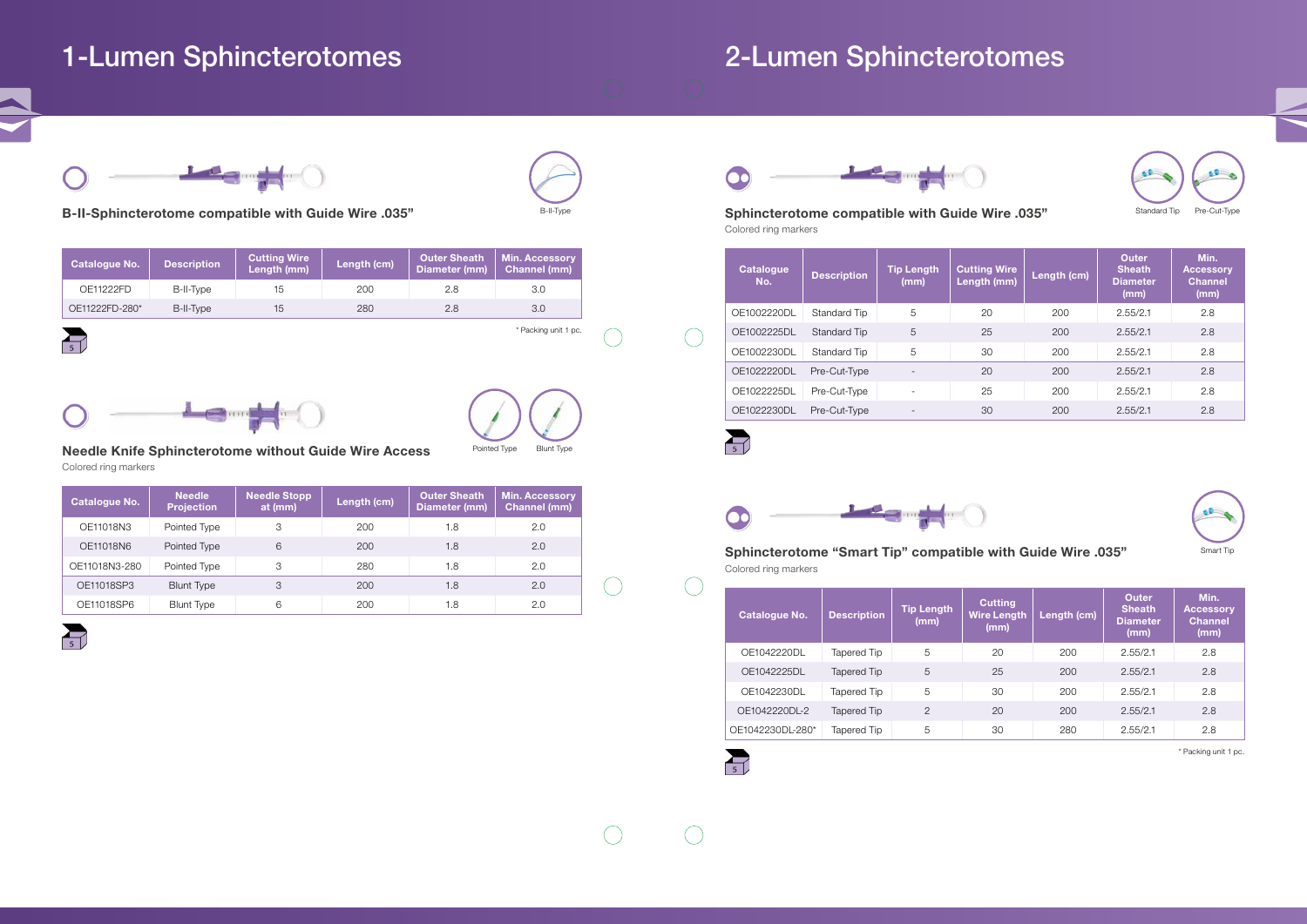Preloaded Guide Wire Sphincterotome incl. HI-FLEX-Wire 21735450 Colored ring markers

Sphincterotome "Smart Cut" compatible with Guide Wire .035" Colored ring markers; partially insulated cutting wire

Needle Knife Sphincterotome compatible with Guide Wire .035" Colored ring markers

Smart Tip

 $\bigcap$ 

 $\sum_{s}$ 

# Smart Cut

### 2-Lumen Sphincterotomes 2-Lumen Sphincterotomes



| <b>Catalogue No.</b> | <b>Description</b> | <b>Tip Length</b><br>(mm) | <b>Cutting</b><br><b>Wire</b><br>Length<br>(mm) | Length<br>(cm) | <b>Outer</b><br><b>Sheath</b><br><b>Diameter</b><br>(mm) | Min.<br><b>Accessory</b><br><b>Channel</b><br>(mm) |  |
|----------------------|--------------------|---------------------------|-------------------------------------------------|----------------|----------------------------------------------------------|----------------------------------------------------|--|
| OE1042225DL-SET01    | Smart Tip          | 5                         | 25                                              | 200            | 2.55/2.1                                                 | 2.8                                                |  |
| OE1042230DL-SET01    | Smart Tip          | 5                         | 30                                              | 200            | 2.55/2.1                                                 | 2.8                                                |  |



 $\sum_{s}$ 



| <b>Catalogue No.</b> | <b>Description</b> | <b>Tip Length</b><br>(mm) | <b>Cutting</b><br><b>Wire Length</b><br>(mm) | Length<br>(cm) | <b>Outer</b><br><b>Sheath</b><br><b>Diameter</b><br>(mm) | Min.<br><b>Accessory</b><br><b>Channel</b><br>(mm) |
|----------------------|--------------------|---------------------------|----------------------------------------------|----------------|----------------------------------------------------------|----------------------------------------------------|
| OE1042220DLC         | Smart Tip          | 5                         | 20/10                                        | 200            | 2.55/2.1                                                 | 2.8                                                |
| OE1042225DLC         | Smart Tip          | 5                         | 25/12                                        | 200            | 2.55/2.1                                                 | 2.8                                                |
| OE1042230DLC         | Smart Tip          | 5                         | 30/15                                        | 200            | 2.55/2.1                                                 | 2.8                                                |
| OE1042230DLC1        | Tapered Tip        | 5                         | 30/15                                        | 200            | 2.55/2.1                                                 | 2.8                                                |



| <b>Catalogue No.</b> | <b>Needle</b><br><b>Projection</b> | <b>Needle</b><br>Stopp at (mm) | Length (cm) | Outer Sheath<br>Diameter (mm) | <b>Min. Accessory</b><br><b>Channel (mm)</b> |
|----------------------|------------------------------------|--------------------------------|-------------|-------------------------------|----------------------------------------------|
| OE11018N-DL          | Pointed Type                       |                                | 200         | 2.55/2.1                      | 2.8                                          |
| OE11018N3-DL         | Pointed Type                       |                                | 200         | 2.55/2.1                      | 2.8                                          |

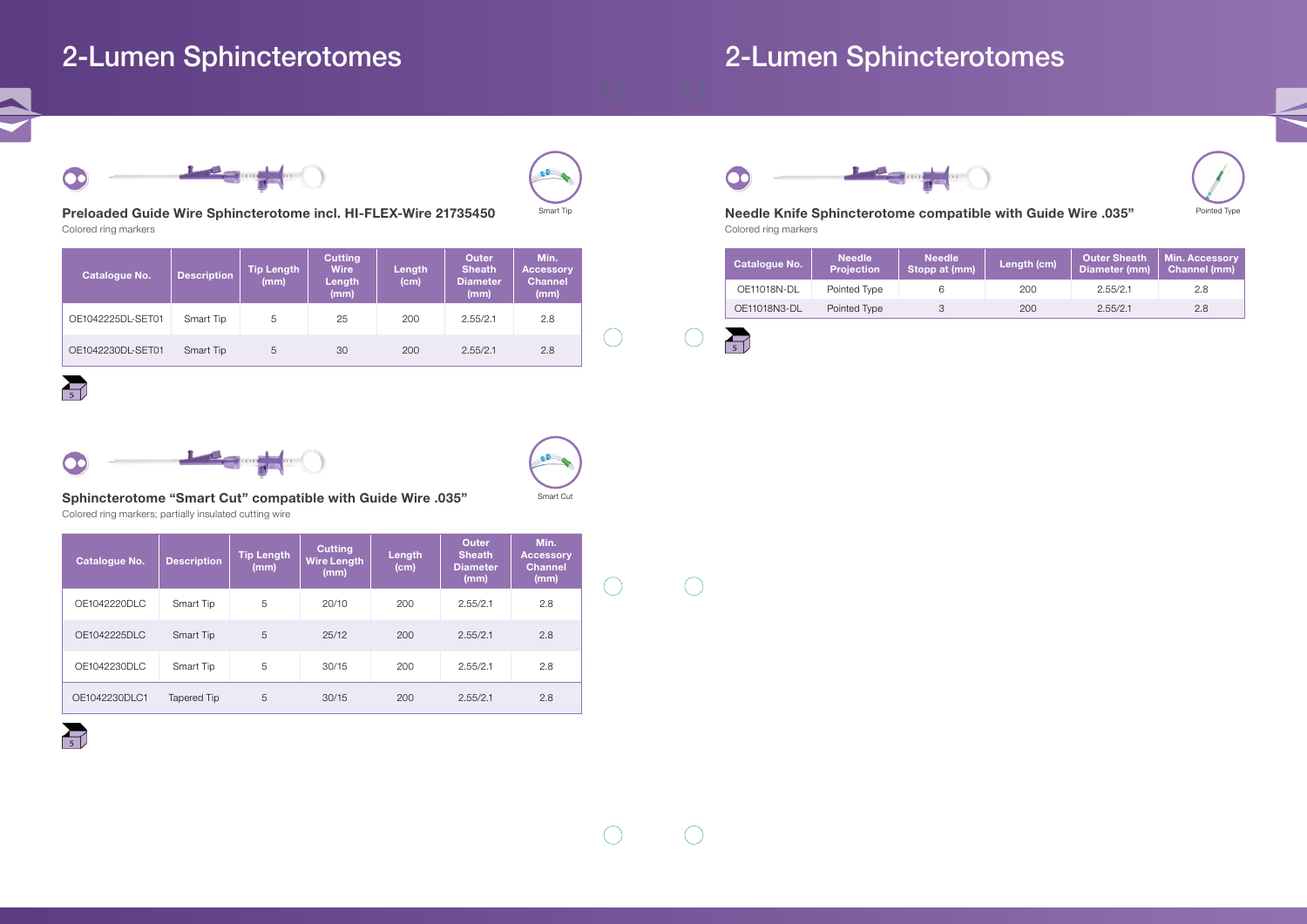# 3-Lumen Sphincterotomes 3-Lumen Sphincterotomes



Sphincterotome compatible with Guide Wire .035" Length 200 cm; colored ring markers

Standard Tip Pre-Cut-Type **Show the Standard Tip Compatible with Guide Wire .035"** Tapered Tip Tapered Tip Length 200 cm; colored ring markers

| <b>Catalogue No.</b> | <b>Description</b>                                   | <b>Tip Length</b><br>(mm) | <b>Cutting Wire</b><br>Length (mm) | <b>Outer Sheath</b><br>Diameter (mm) | <b>Min. Accessory</b><br><b>Channel (mm)</b> |
|----------------------|------------------------------------------------------|---------------------------|------------------------------------|--------------------------------------|----------------------------------------------|
| OE1002220TRL         | Standard Tip                                         | 5                         | 20                                 | 2.55/2.1                             | 2.8                                          |
| OE1002225TRL         | <b>Standard Tip</b>                                  | 5                         | 25                                 | 2.55/2.1                             | 2.8                                          |
| OE1002230TRL         | Standard Tip                                         | 5                         | 30                                 | 2.55/2.1                             | 2.8                                          |
| OE1022220TRL         | Pre-Cut-Type                                         |                           | 20                                 | 2.55/2.1                             | 2.8                                          |
| OE1022225TRL         | Pre-Cut-Type                                         | $\overline{\phantom{a}}$  | 25                                 | 2.55/2.1                             | 2.8                                          |
| OE1022230TRL         | Pre-Cut-Type                                         |                           | 30                                 | 2.55/2.1                             | 2.8                                          |
| OE1002220TRL-M       | Standard Tip,<br>Monofilament<br><b>Cutting Wire</b> | 5                         | 20                                 | 2.55/2.1                             | 2.8                                          |
| OE1002225TRL-M       | Standard Tip.<br>Monofilament<br><b>Cutting Wire</b> | 5                         | 25                                 | 2.55/2.1                             | 2.8                                          |
| OE1002230TRL-M       | Standard Tip,<br>Monofilament<br><b>Cutting Wire</b> | 5                         | 30                                 | 2.55/2.1                             | 2.8                                          |





| <b>Catalogue No.</b> | <b>Description</b>                                  | <b>Tip Length</b><br>(mm) | <b>Cutting Wire</b><br>Length (mm) | <b>Outer Sheath</b><br>Diameter (mm) | <b>Min. Accessory</b><br><b>Channel (mm)</b> |
|----------------------|-----------------------------------------------------|---------------------------|------------------------------------|--------------------------------------|----------------------------------------------|
| OE1042220TRL         | <b>Tapered Tip</b>                                  | 5                         | 20                                 | 2.55/2.1                             | 2.8                                          |
| OE1042225TRL         | <b>Tapered Tip</b>                                  | 5                         | 25                                 | 2.55/2.1                             | 2.8                                          |
| OE1042230TRL         | <b>Tapered Tip</b>                                  | 5                         | 30                                 | 2.55/2.1                             | 2.8                                          |
| OE1042220TRL-3       | <b>Tapered Tip</b>                                  | 3                         | 20                                 | 2.55/2.1                             | 2.8                                          |
| OE1042220TRL-M       | Tapered Tip,<br>Monofilament<br><b>Cutting Wire</b> | 5                         | 20                                 | 2.55/2.1                             | 2.8                                          |
| OE1042225TRL-M       | Tapered Tip,<br>Monofilament<br><b>Cutting Wire</b> | 5                         | 25                                 | 2.55/2.1                             | 2.8                                          |
| OE1042230TRL-M       | Tapered Tip,<br>Monofilament<br><b>Cutting Wire</b> | 5                         | 30                                 | 2.55/2.1                             | 2.8                                          |

 $\bigcap$ 

 $\bigcap$